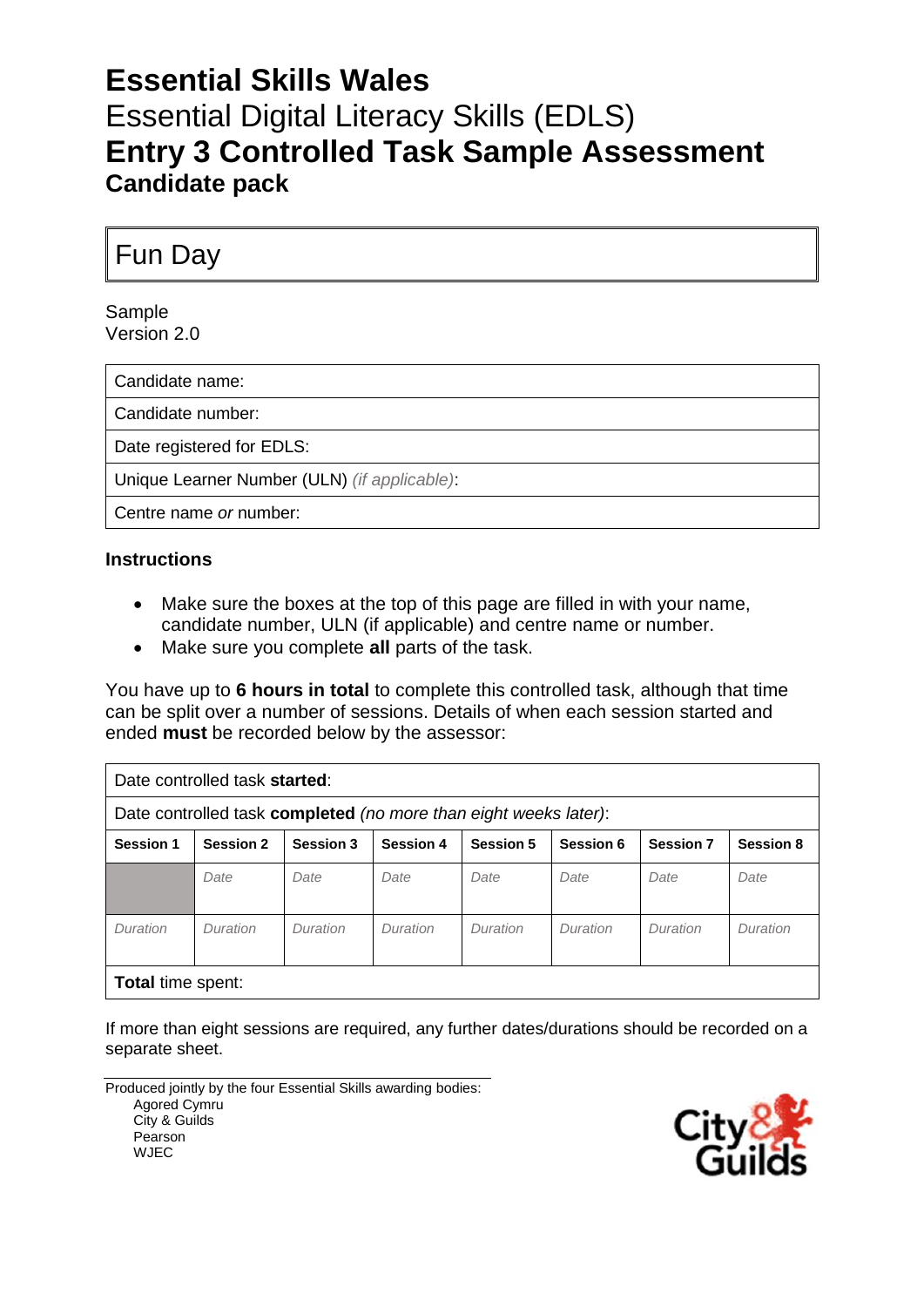**This task pack contains a scenario and a set of instructions. It also contains guidance for the Structured Discussion you will need to have with your assessor after completing this task.**

- Make sure you read through the scenario and instructions carefully before you start.
- You will be supervised throughout your time working on this task, although during that time you can use most of the equipment that would normally be available to you in a real-life situation (this will include accessing the internet).
- Although you will be working in collaboration, all work submitted must be **entirely** your own. You are not allowed to be given any help with the skills that are being assessed through this controlled task.
- Submit all of your work at the end of **each** session. You are not allowed to take any task materials away with you, or have access to these between sessions.
- Make sure you **sign the declaration** at the back of this pack at the end of your final session working on this task.

You must complete Parts 1, 3 and 4 of this task entirely on your own. You will need to work with at least two other people for Part 2 of this task.

### **Structured Discussion**

Once you have completed the task you will take part in a Structured Discussion with your assessor. This may be one-to-one or as part of a small group.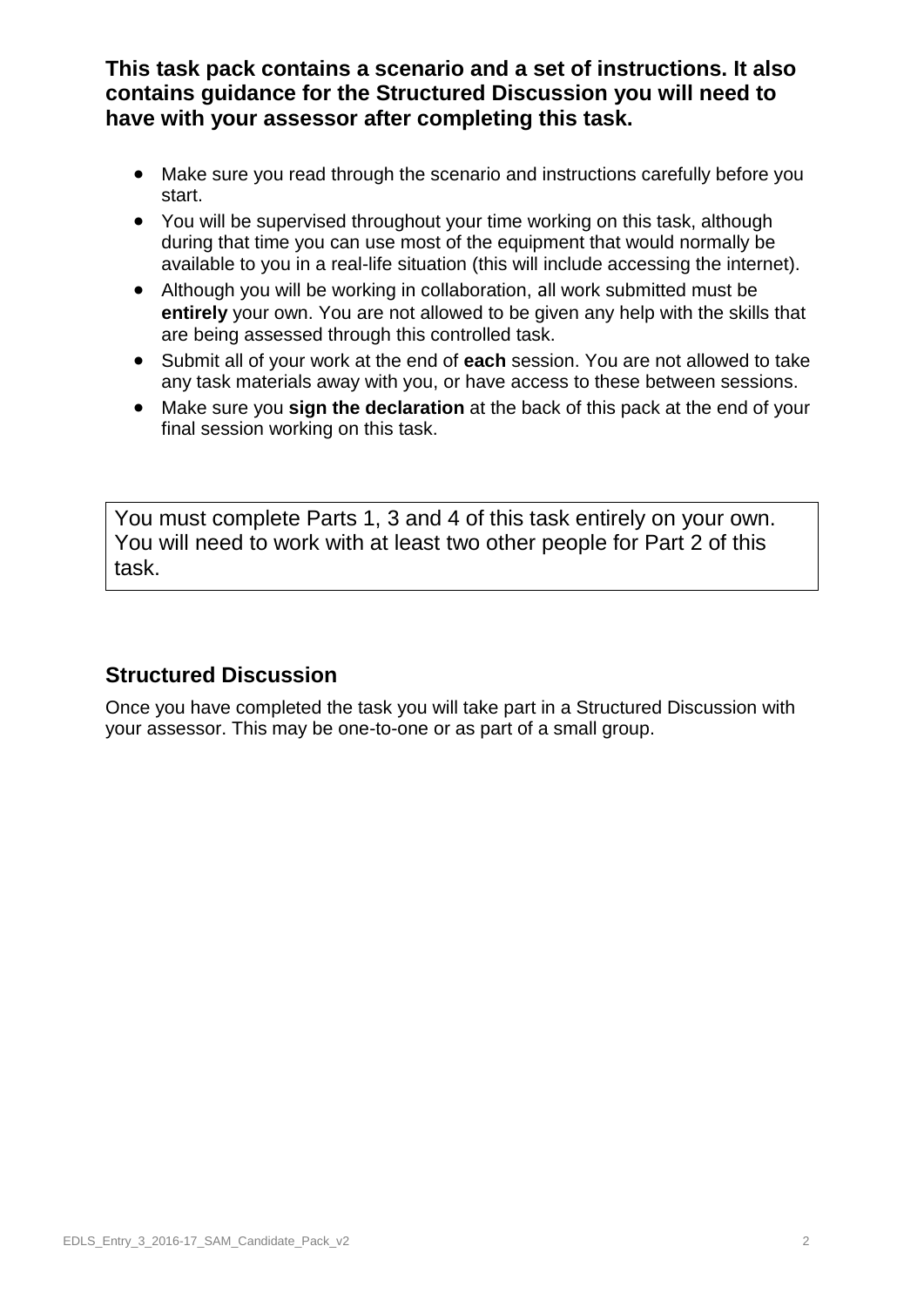#### Task instructions: Fun Day

### **Scenario**

There will be a Fun Day in the park.

You have been asked to create a multimedia resource to advertise the Fun Day.

During this task you will need to work with others.

## **Part 1 On your own:**

During this task you will need to save information.

- 1.1 In a storage area, create a folder where you will save all of your work.
- 1.2 Give your folder a suitable name.

You will use this folder to save your work during the task.

### **Part 2 Working with others:**

You will create a multimedia resource advertising the Fun Day. You will need to work with others to decide what information to include in your resource. You should think about the type of information that is useful.

- 2.1 Discuss with at least two others which collaborative tool you will use to work together in real time.
- 2.2 Use your chosen tool to work together digitally to make a list of what information you should include in your resource. It must be clear who has added each item to the list.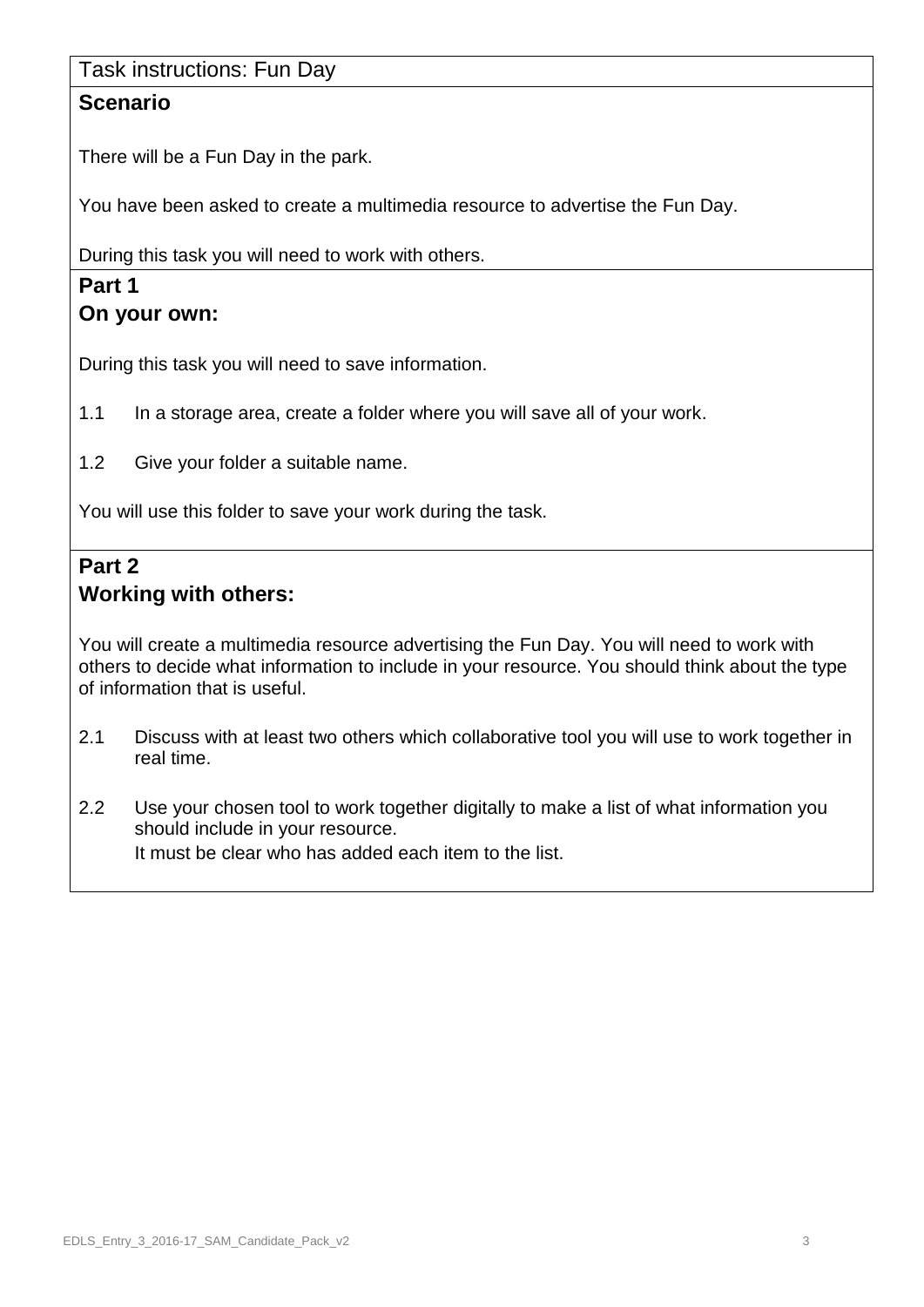## **Part 3 On your own:**

Create a multimedia resource about the Fun Day.

You must find out about at least two activities that you could include in the Fun Day resource. **Your assessor may help you make this choice.**

- 3.1 Search online for information about two different activities to give you ideas for your own resource. **You must search for information from at least two different websites.**
- 3.2 Create a file that you will use to store your evidence.
- 3.3 In your file, make a note of at least two websites where you looked for your information. Give reasons why the information you found was reliable. Give one different reason for each website used.
- 3.4 Save the file with a suitable name.

Use the information you have found and produce a multimedia resource.

3.5 Create a multimedia resource to advertise the Fun Day.

You should use two different digital tools.

In your resource you should include:

- the agreed information from Part 2
- information from your research about activities for the Fun Day
- two types of media
- at least three techniques e.g. bold, colour, font size, image resizing, template

Your resource should be appropriate for all ages to encourage them to come to the Fun Day.

3.6 Save your multimedia resource (or a link to it) in your folder.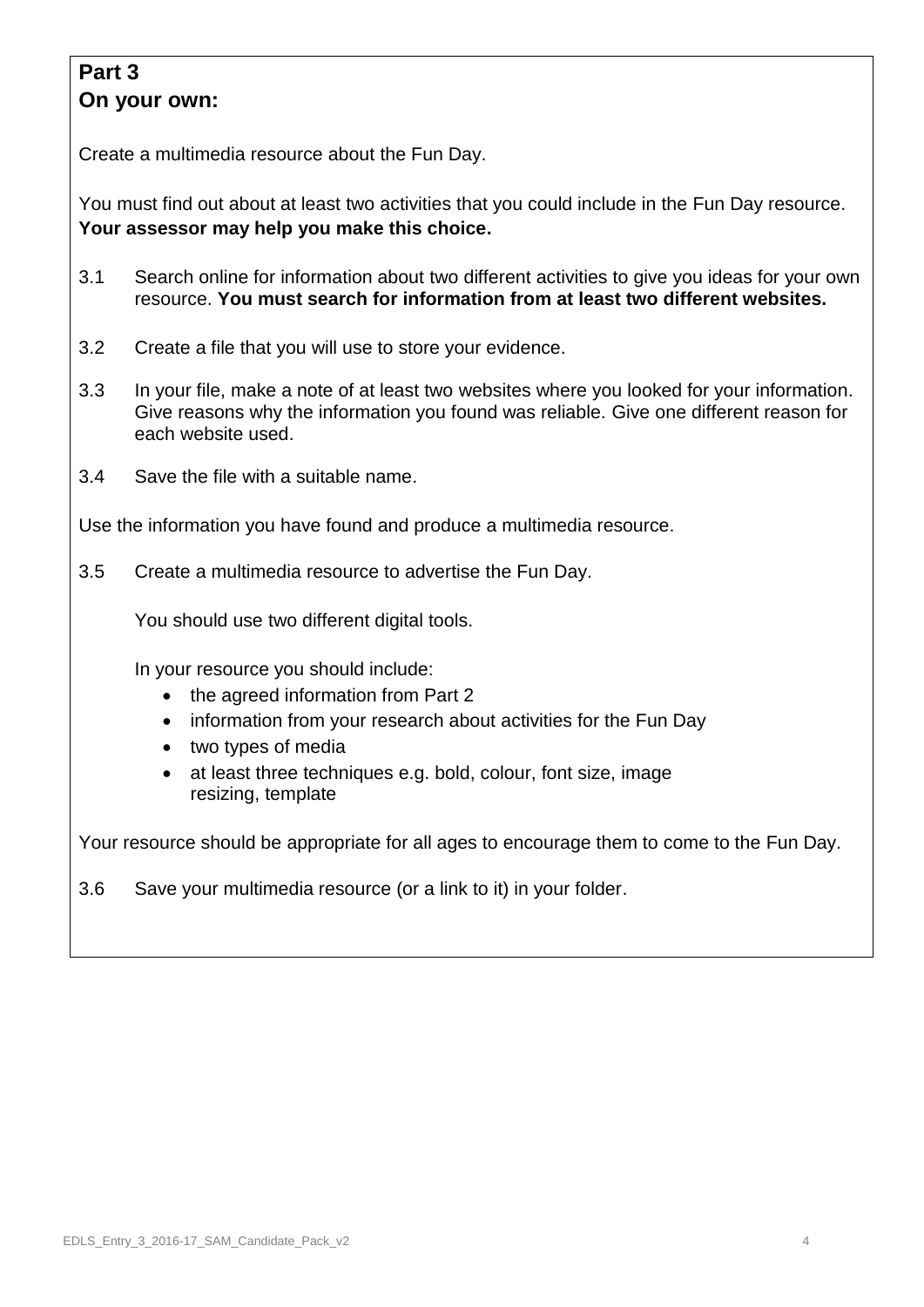## **Part 4 On your own:**

You must add some information to your folder about your multimedia resource.

- 4.1 Create a new file.
	- Give it a suitable name.
	- Save it in your folder.
- 4.2 In your file, include details about:
	- the devices you used in the task
	- the software or applications you used
	- the digital tool you used to work with others and why you used it
	- the two digital tools you used to create your multimedia resource
	- how you will send the multimedia resource (or a message) to your assessor. Give one reason for using this method.

#### 4.3 Save your file.

• Make sure it is in the folder you created.

Your assessor needs to see all the work you have created in the task.

4.4 Use a digital method to send your work to your assessor or send a message to tell them where your work is stored.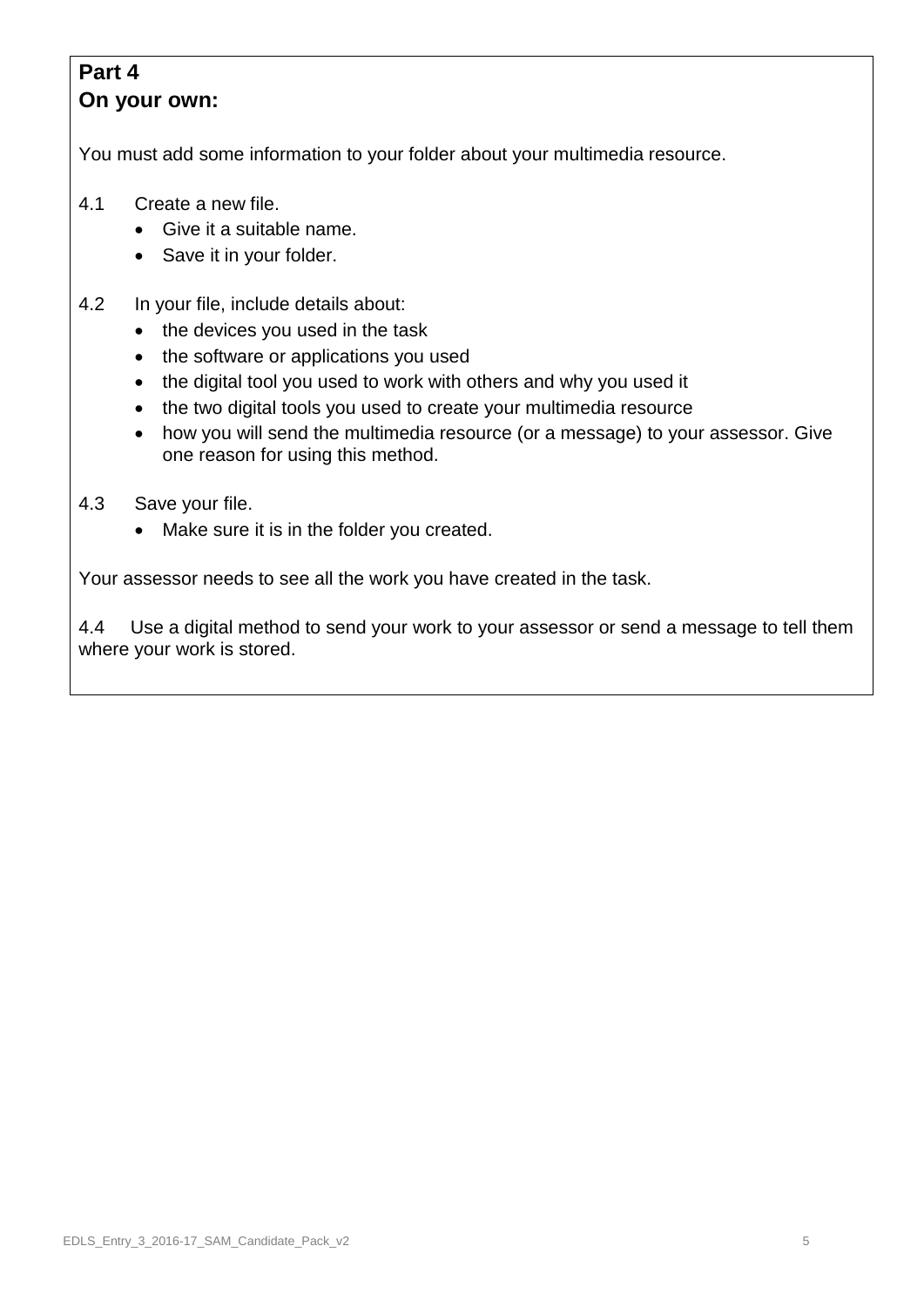*(This page has been deliberately left blank)*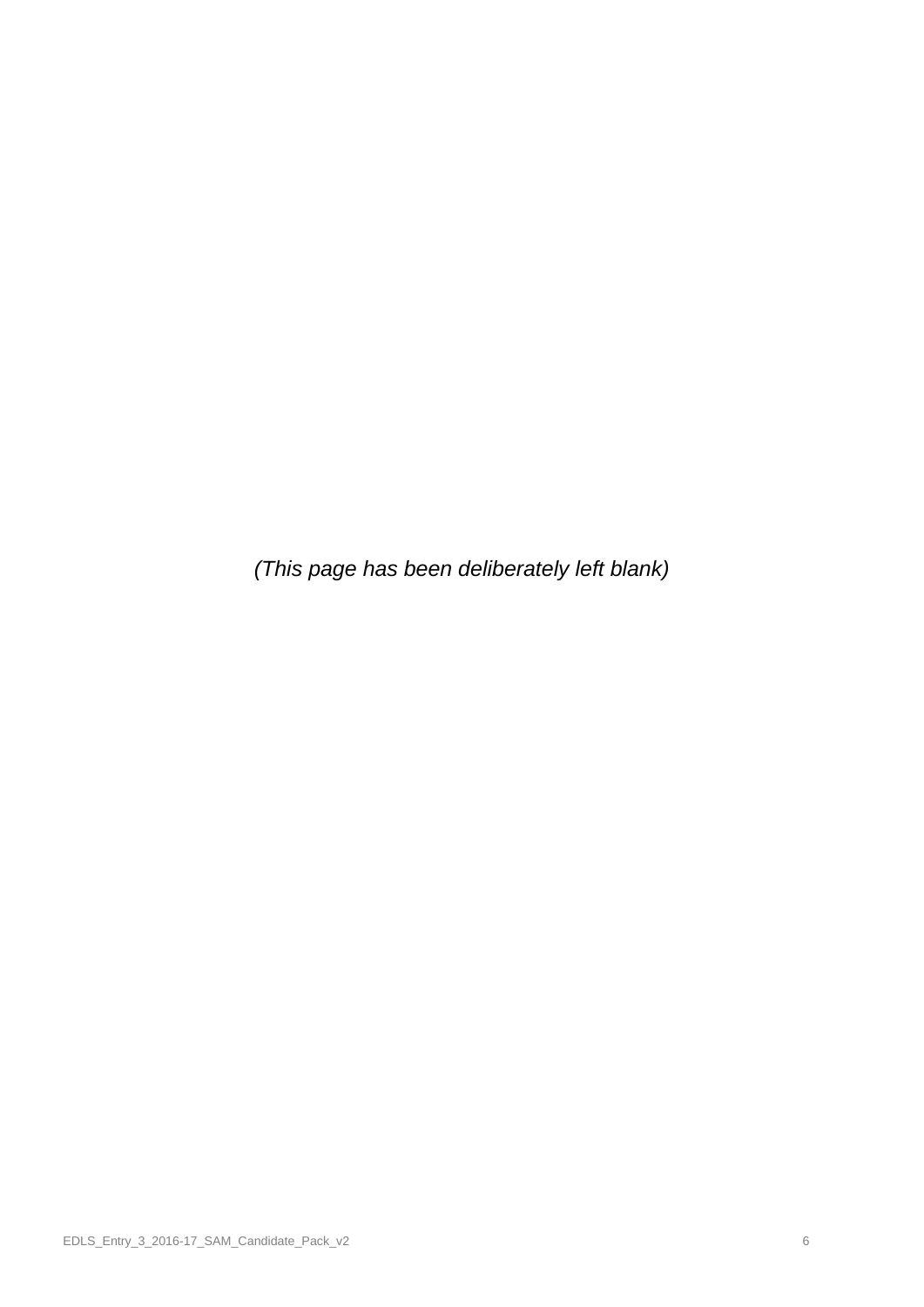The Structured Discussion can take place outside of the allocated time for the Controlled Task and after the 8 week working period.

#### **Structured Discussion**

(to be completed after you have successfully completed your Controlled Task)

You must prepare for the discussion and submit any notes made.

You will be given the opportunity to discuss:

- how you behave safely online
- advantages and disadvantages of different methods of online collaboration and communication
- what went well when using digital learning tools.